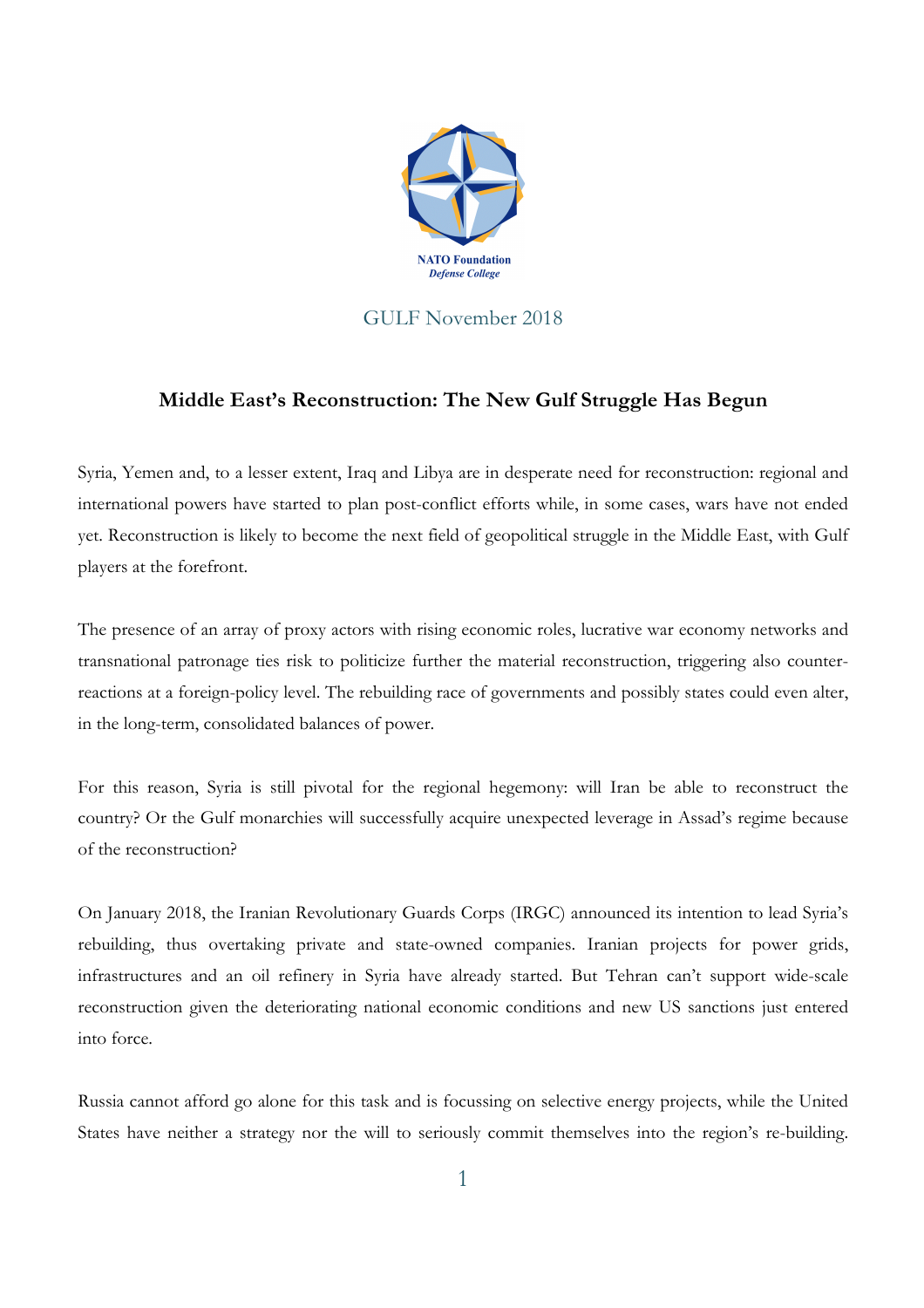Saudi Arabia promised 100 million dollars for stabilisation programmes in Eastern Syria: however, oil prices and, most of all, the outcome of Saudi economic reforms will decide Riyadh's engagement level in the Syrian reconstruction.

The current informal rapprochement among Saudi Arabia, the UAE and the Syrian government [*Al Masdar News*, "UAE to reopen its embassy in Syria: reports", November 7, 2018; Eugenio Dacrema, "Siria: Assad guarda al Golfo?", *ISPI Commentary*, November 13, 2018], is likely triggered by the "reconstruction factor", not only by shared anti-Muslim Brotherhood sentiment: Assad needs funds to rebuild the country he mainly contributed to destroy, and therefore the Gulf monarchies can find a window of opportunity to re-enter Syria's political space and relations, especially in the Eastern regions to the detriment of Iran.

In the framework of the BRI (Belt and Road Initiative) and the Arab Policy Paper, China pursues a holistic vision supporting the countries of the whole region through small, ad hoc investments. At the recent China-Arab States Cooperation Forum in Beijing  $(10<sup>th</sup>$  of July 2018), China promised 23 billion dollars in loans for projects and employment in the Arab world, to be divided between the twenty-two Arab League's members. More than 30 private Indian companies joined the Damascus International Trade Fair held the past 6-15<sup>th</sup> of September, setting up the biggest wing at the fair with a delegation headed by the Indian Foreign Affairs ministry [*The Syrian Observer*, "Emerging Interests for India in Syria", September 5, 2018].

Yemen's infrastructures and factories have been massively damaged by the Saudi-Emirati led military intervention. At the same time, Riyadh and Abu Dhabi present themselves as the main players of Yemen's future reconstruction. Will Iran defy Riyadh helping the Huthis to rebuild their Northern highlands? And Saudi Arabia and the UAE, will they agree on spheres of influence for the reconstruction of Yemen, especially in the Eastern regions (saved by the conflict but the less developed part of the country) and in the Red Sea port city of Hodeida?

Beyond the Saudi-Iranian rivalry (in Syria, Iraq and Yemen), the rebuilding of Iraq and Libya could become a matter of further competition between the Saudi-Emirati diarchy and the Turkish-Qatari axis. On February 2018, at the Fundraising Conference for Iraq organized by Kuwait, Doha and Ankara promised, respectively, 1 billion and 5 billion dollars for the Iraqi reconstruction (Riyadh and Abu Dhabi pledged 1,5 billion and 500 million dollars). Iraq's president Barham Salih has just announced the launch of a reconstruction agency, focussing on projects as the deep water port and rail networks. On the  $9<sup>th</sup>$  of